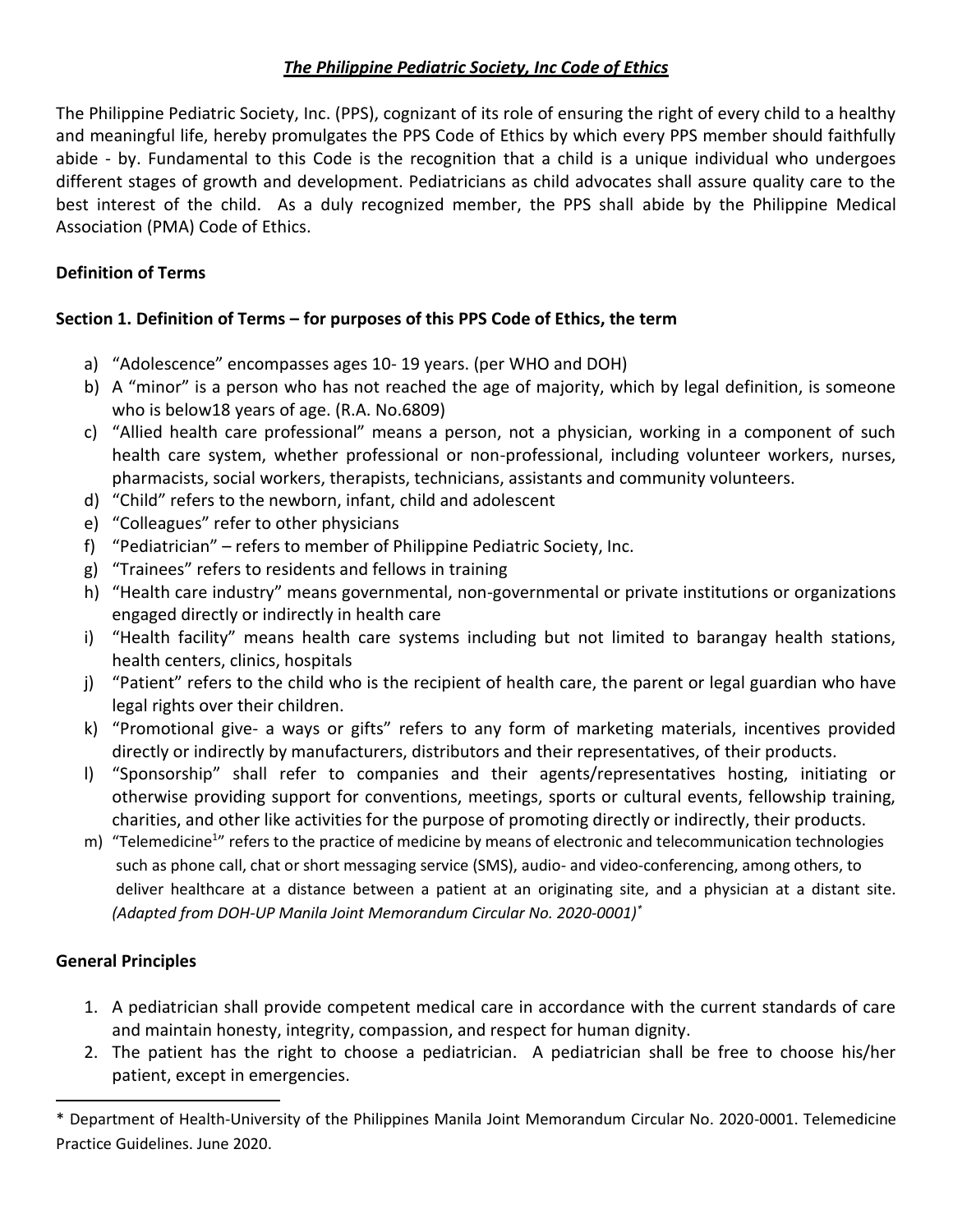- 3. A voluntary informed consent when necessary shall be obtained from the parent/legal guardian who has the moral and legal right to decide for the child. This includes the right to refuse diagnostic and/or therapeutic procedures at any time without prejudice to ongoing or future treatment.
- 4. A pediatrician shall respect the privacy of patients including confidentiality of patient information even after death.
- 5. A pediatrician shall observe judicious use of social media including awareness of the benefits and pit falls of such in pediatric care.
- 6. The relationship between a pediatrician and other members of the health care team shall be one of mutual respect and cooperation with the common goal of preserving the health and well being of the child and noble image of the profession.
- 7. A pediatrician shall observe proper protocol when seeking consultation from a sub-specialist or other allied health care professionals with the consent of the patient.
- 8. Pediatricians have a responsibility to use their expertise and influence to advocate for children and their interests in all spheres of community life, not just in health care.
- 9. A pediatrician shall always promote and protect the dignity, integrity and nobility of the profession in interacting with the health care industry and the community at large.
- 10. A pediatrician shall conduct himself in a professional manner worthy of emulation by his students, trainees, allied health care providers and colleagues.
- 11. The best interest of the child shall be the primary consideration when doing research involving children, and must conform to the generally accepted scientific principles and good clinical practice.

# **Article I. Pediatrician - Patient Relationship**

# **Section 1. General Considerations**

- 1.1 Informed Consent
	- 1.1.1 The attending pediatrician shall obtain the informed consent. In the event that he/she delegates this task and the documentation of such to another health care provider, he/she remains fully responsible.
	- 1.1.2 The pediatrician shall present sufficient information to allow the patient to make a voluntary decision regarding a treatment or procedure. The elements necessary for a sufficient information include the following:
		- 1.1.2.1 Diagnosis/ Working diagnosis
		- 1.1.2.2 Purpose and description of proposed treatment/ procedure
		- 1.1.2.3 Risks and benefits of proposed treatment/ procedure
		- 1.1.2.4 Alternatives to proposed treatment/ procedure
	- 1.1.3 In a life -threatening emergency, no informed consent is necessary. Provided that there is no risk to the pediatrician, he/she shall administer initial treatment. Once stabilized, the patient shall be referred to the primary physician or a competent health care provider and/or appropriate health facility.
- 1.2 Professional Fees

The pediatrician shall consider the patient's capacity to pay the professional fees which shall be commensurate to the services rendered.

- 1.3 The pediatrician shall respect the expressed request of parents of in-patients to seek second opinion.
- 1.4 In case the pediatrician or the parent/guardian terminates the doctor patient relationship,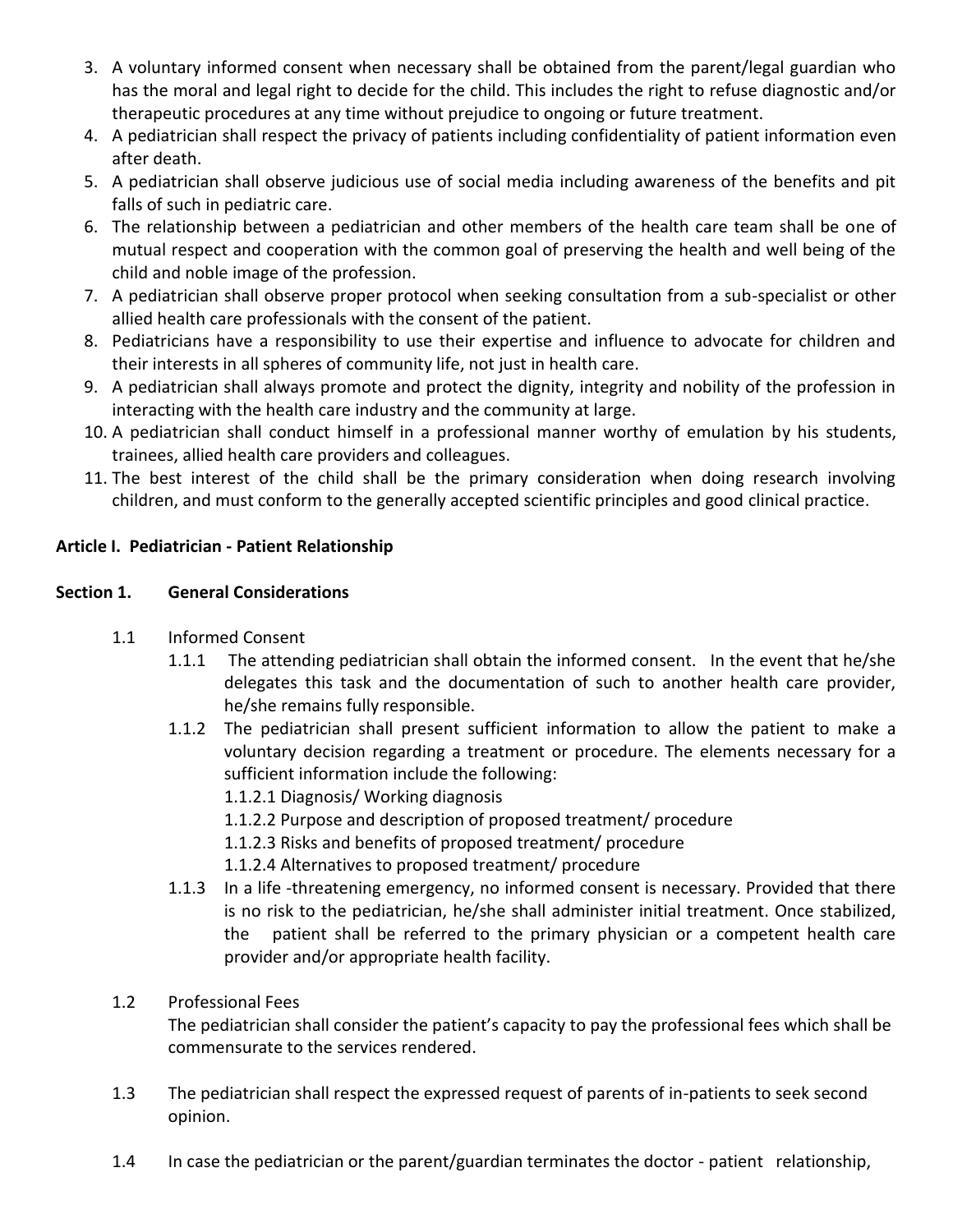the attending pediatrician shall ensure continuity of care until proper endorsement is made.

## **Section 2. Antenatal diagnosis and genetic counselling**

- 2.1 The pediatrician, in coordination with the obstetrician, shall inform the parents of the antenatal diagnosis and probable prognosis of a congenital anomaly. Under no circumstances shall termination of pregnancy/"therapeutic abortion" be considered.
- 2.2 The pediatrician shall always offer genetic counselling to parents who had children born with genetic defect or congenital malformation.

## **Section 3. Neonatal Care**

- 3.1 Competent basic resuscitation shall be made available to all newly born infants.
- 3.2 Initiation of resuscitation in the delivery room of newborns with confirmed gestational age of <23 weeks and / or <400 grams birth weight is not obligatory.
- 3.3 The decision on the subsequent management shall depend upon the assessment of the following issues: viability, co-morbid conditions, confirmed lethal anomalies, chances of survival, availability of health care resources, and risks of mortality and morbidity. These shall be discussed with the parents and/or legal guardian during a properly documented family conference. The decisions reached shall be relayed to all concerned health care providers.

#### **Section 4. Adolescent Care**

- 4.1. Parents have legal rights over their minor children.
- 4.2. Confidentiality of care should be applied in the interview of any adolescent.
	- 4.2.1 Parents should be advised of the reasons why the adolescent must be given time alone with the physician.
	- 4.2.2. Parents and patient must be informed that any information revealed in confidence to the physician must be respected as private communication between patient and physician except in the following cases:
		- 4.2.2.1. when patient is suicidal or wants to hurt himself/herself;
		- 4.2.2.2. when patient is homicidal or wants to hurt others;
		- 4.2.2.3. when the patient is a victim of any form of abuse.
- 4.3. The pediatrician shall explain to the patient that family support is vital in such cases as reproductive health issues, substance abuse, suicide, and other situations that may need support.
- 4.4. During the physical examination of the adolescent, a physician should request the presence of a third person of the adolescent's choice.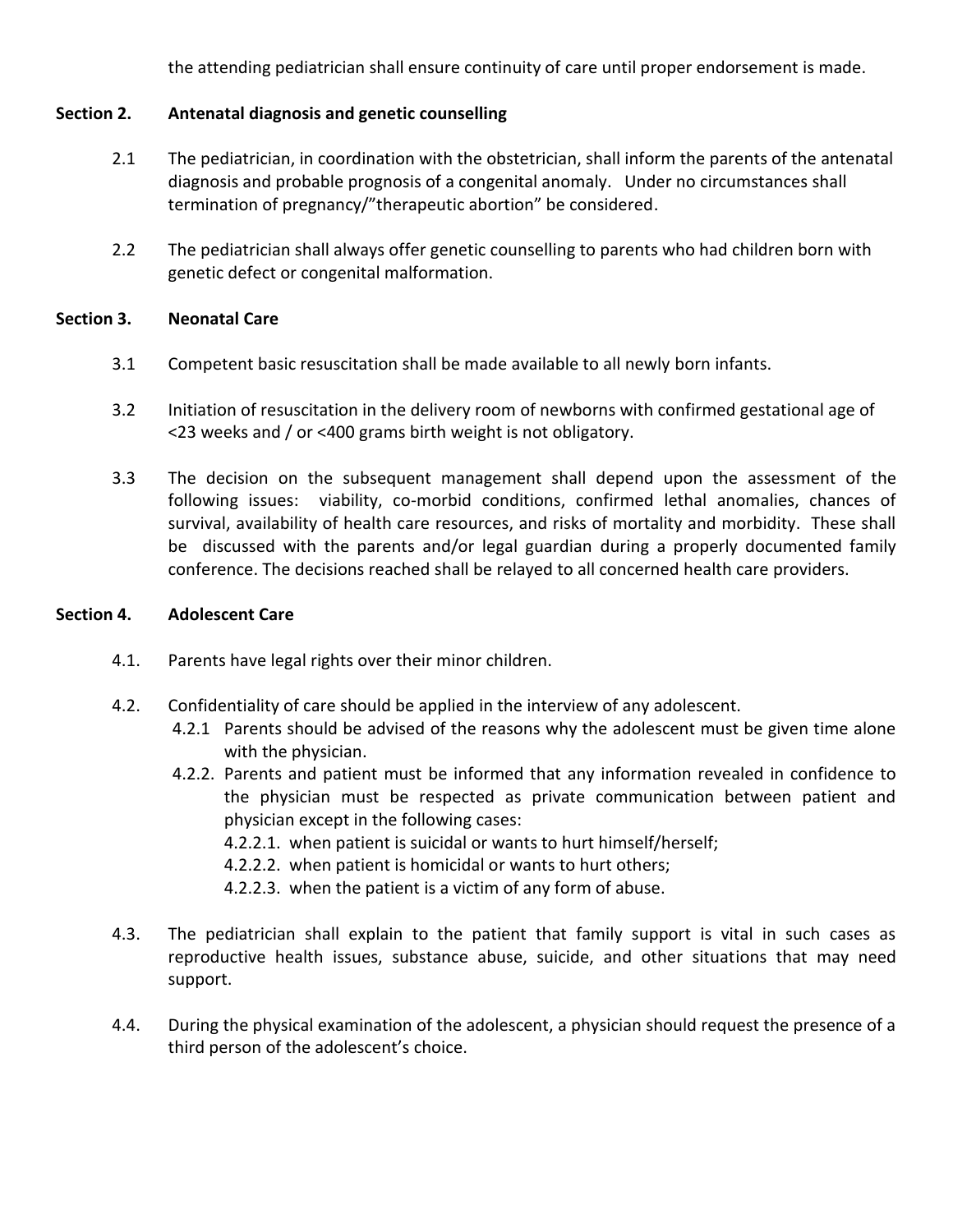# **Section 5. Child abuse and neglect**

By law, the attending pediatrician shall report any case of suspected child abuse or neglect to the nearest Department of Social Welfare and Development (DSWD), police authority, National Bureau of Investigation (NBI) or Child Protection Unit (CPU).

# **Article II. Pediatrician – Colleagues and Allied Health Care Professionals Relationship**

- **Section 1.** The conduct of a pediatrician shall be above board in relation to colleagues and allied health care professionals. The pediatrician should strive to protect the good name of his/her colleagues. Concerns about professional conduct of colleagues, trainees and other health care professionals shall be directed first to persons themselves and then to responsible authorities. Improper/unbecoming conduct such as verbal or physical abuse to subordinates and other members of the health team shall not be tolerated as it undermines the dignity of the person and effectiveness of patient care.
- **Section 2.** The pediatrician shall work with allied health care professionals as part of a team.
- **Section 3.** A pediatrician shall observe proper protocol in the referral system
	- 3.1. The attending pediatrician shall specify if the referral is for opinion/evaluation, co-management or transfer of service.
	- 3.2 If the patient is referred as such, the consultant shall communicate his findings and recommendations to the attending pediatrician verbally or in writing.
	- 3.3 The patient shall be returned to the care of the primary pediatrician for continuity of care when the reason for the referral has been resolved.
- **Section 4.** In case of conflict of decisions or in difficult situations, the pediatrician shall refer to a third party or the Hospital Committee on Ethics.
- **Section 5.** In the event that the attending pediatrician is unavailable, coverage by another certified pediatrician shall be arranged with the consent of the parent/guardian. The patient shall be returned to the care of the attending pediatrician as soon as he becomes available.
- **Section 6.** The pediatrician shall not give nor receive remuneration of any kind for referrals or procedures done on patients.
- **Section 7.** The pediatrician shall waive professional fees on the immediate dependents of colleagues.

## **Article III. Pediatrician - Community Relationship**

- **Section 1.** Pediatricians, as advocates for the welfare of children, shall get involved and cooperate in health information to laymen and civic organizations.
- **Section 2.** Pediatricians shall volunteer services to victims of epidemics and calamities.
- **Section 3.** As child advocates pediatricians have ethical obligations to give honest, objective and accurate information whenever called upon as expert witnesses/amicus curae.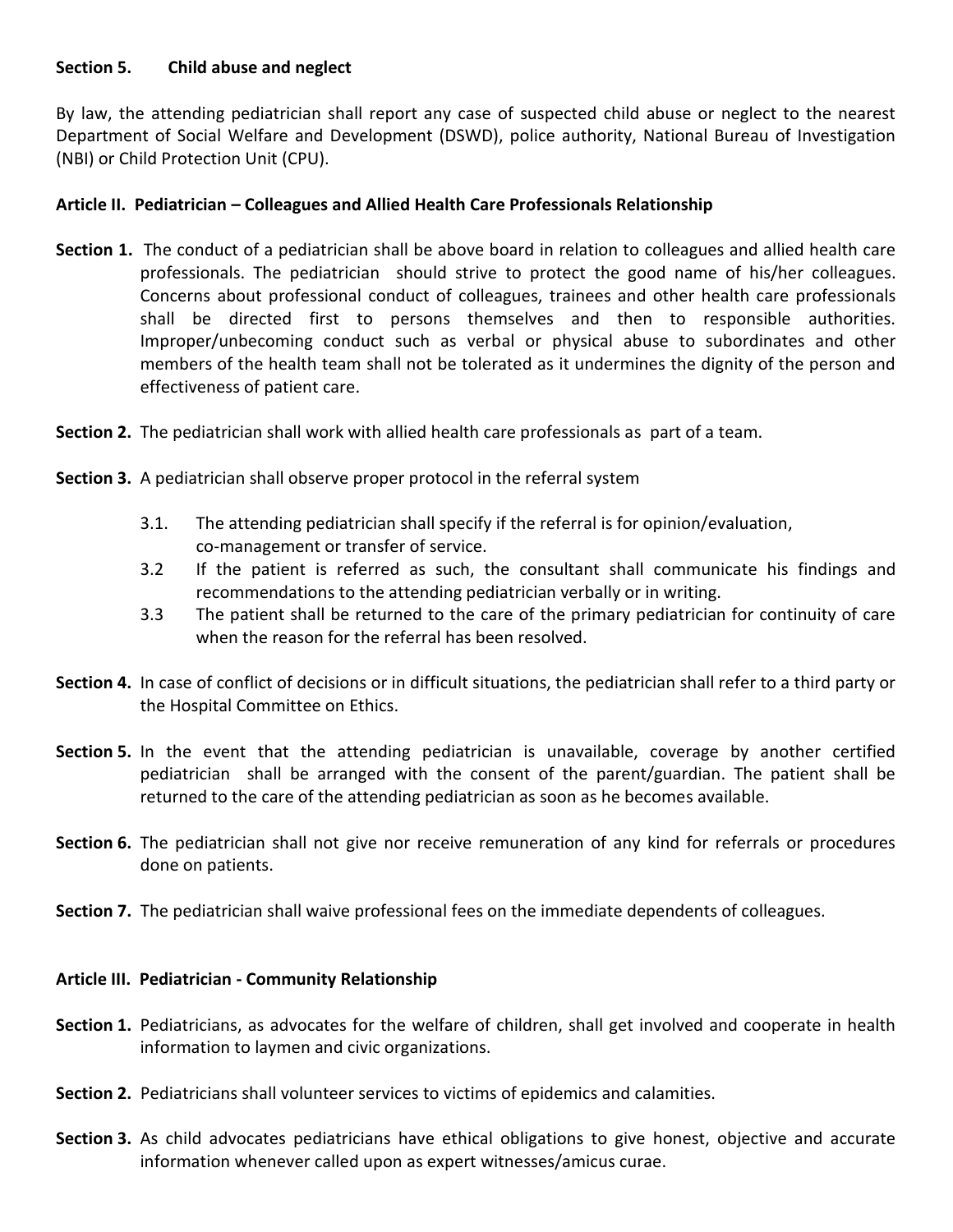# **Article IV. Pediatrician – Health Care Industry Relationship**

## **Section 1.** Continuing Professional Development

- 1.1. The PPS shall organize CPD conferences and meetings, which shall contribute to improve and optimize care of the child.
- 1.2. The PPS General guidelines for industry-sponsored CPD activities shall be followed.
- 1.3 PPS may accept subsidies to defray expenses for the events.
- 1.4 Pediatricians shall use only generic names of drugs in CPD activities.
- 1.5 Scholarships for trainees in pediatrics and its subspecialties are permissible as long as the organizers or academic institutions concerned make the selection of scholar.
- 1.6 Pediatricians may accept reasonable subsidies from health and other industries to support their participation in CPD events (per Code of Ethics of the Medical Profession formerly PMA, 2016).
- 1.7 Pediatricians invited as speakers, moderators, rapporteurs or any other active role in the scientific program may accept honoraria and reimbursements for reasonable travel, lodging and meal expenses.
- 1.8 When commercial exhibits are part of a CPD activity, arrangements for these shall not influence the planning of nor interfere with the CPD activities. Only relevant information of the product shall be included in the exhibit area.

## **Section 2.** Endorsements

- 2.1 A pediatrician shall not be allowed to endorse products/devices, medical or otherwise, for commercial purposes in quadri-media.
- 2.2 A pediatrician shall not receive financial or any form of benefits/gifts in exchange for prescriptions and/or partnering with diagnostic and/or therapeutic facilities.

## **Section 3.** Promotional give-aways

The members of PPS may accept only promotional give – aways and/or gifts of reasonable value that are related to their work/clinical practice.

## **Article V. Ethics In Research Involving Children**

#### **Section 1.** General Principles

1.1 The main ethical challenge of pediatric research is the need to balance protection of children from research risk against ethical considerations of conducting research to improve the lives of future children. The risks should be minimized and balanced against any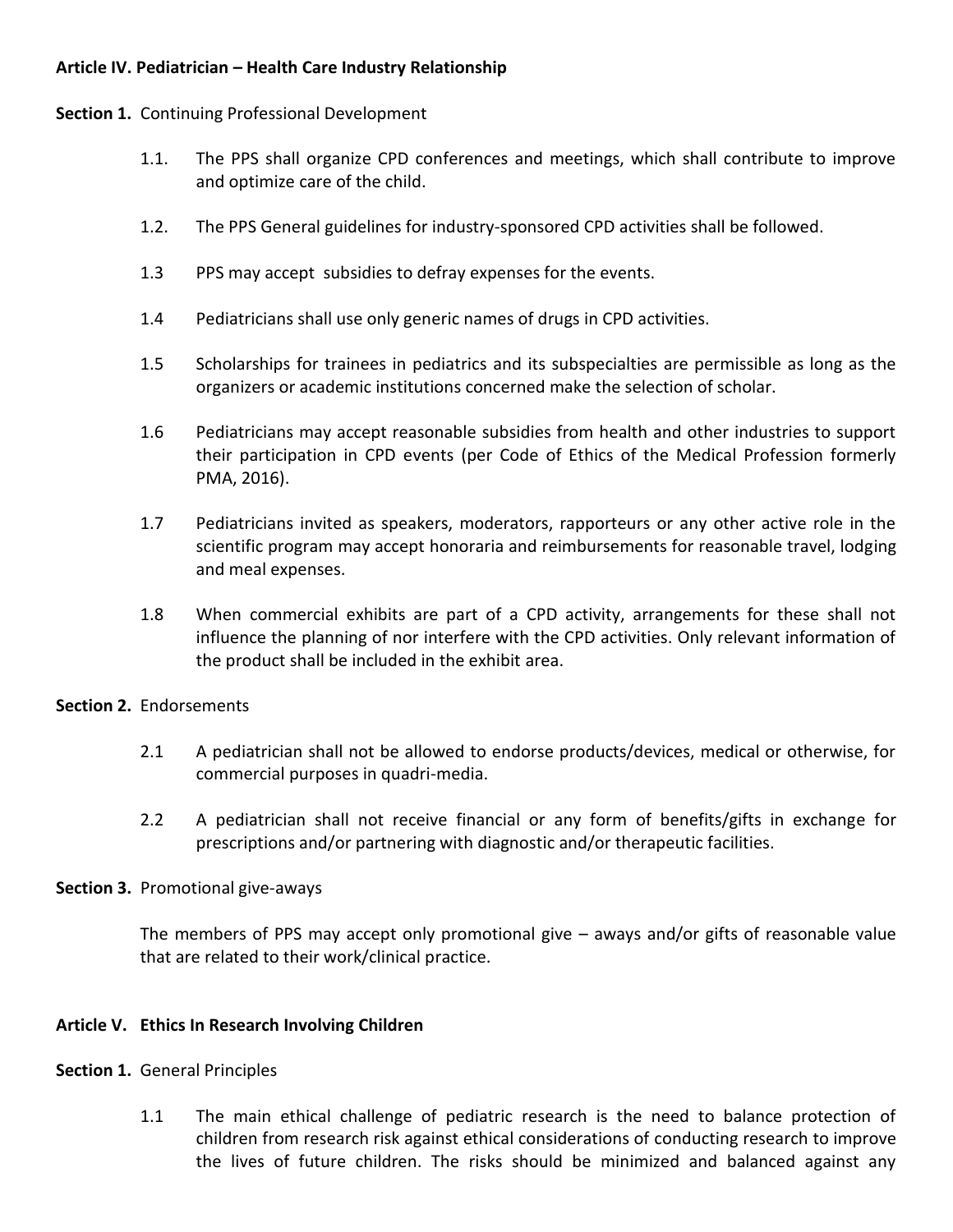anticipated benefits to the subjects. The fact that some children derive a direct benefit from participation in research must also be considered, making it important to distinguish research with the prospect of direct benefit from nontherapeutic pediatric research.

- 1.2 Since children are a vulnerable population, there are restrictions on the research risks to which a child may be exposed. These restrictions function by limiting the kind of research Institutional Review Board (IRB) are permitted to approve and by specifying the conditions under which parent(s)/legal guardian(s) have the moral and legal authority to permit a child to participate in research.
- **Section 2.** Nontherapeutic research in children is ethically controversial and preferably should never be used unless the anticipated knowledge is of vital importance for understanding a child's disorder or condition.
- **Section 3.** The welfare of an individual child must always come first before the scientific goals of the research study.
- **Section 4.** Only scientifically and clinically competent physicians with integrity who possess good clinical practice training certificate shall conduct biomedical research involving children.
- **Section 5.** Contents of the informed consent shall comply with the basic principles of the World Medical Association Declaration of Helsinski adopted June, 1964. The standard for informed consent in pediatric research shall be set higher than that of adult subjects
	- 5.1 All researches involving children shall have informed consent.
		- 5.1.1 Participants from birth to 18 years of age shall need consent of the legal guardian (order of authority-parents, surviving parent, grandparents, surviving grandparents, eldest surviving sibling above 21 years of age and guardian)
		- 5.1.2 In addition to the informed consent, assent of the child between 7years < 18 years shall be obtained without coercion depending on the extent of his developmental capabilities. Any sign of dissent by the child must be respected and documented.
- **Section 6.** All researches on children should have a technical and ethical review board approval.
- **Section 7.** Privacy and confidentiality of the participants shall be maintained at all times.
- **Section 8.** Compensation to participants shall be fair, neither exploitive nor coercive.
- **Section 9.** Stem cell research involving aborted fetuses and pre implantation embryos are unacceptable.

**Article VI: Ethics in the Use of Telemedicine in Pediatric Practice**

#### **Section 1. Rationale**

Children belong to a special segment of the population that requires considerable attention during telehealth consults. They are still growing and developing and have characteristic peculiarities at certain ages. Therefore, some services should be adopted appropriate for the children based on the following factors: physical, legal, communication or data gathering, developmental stage, unique pediatric conditions and age specific peculiarities in both normal and disease states.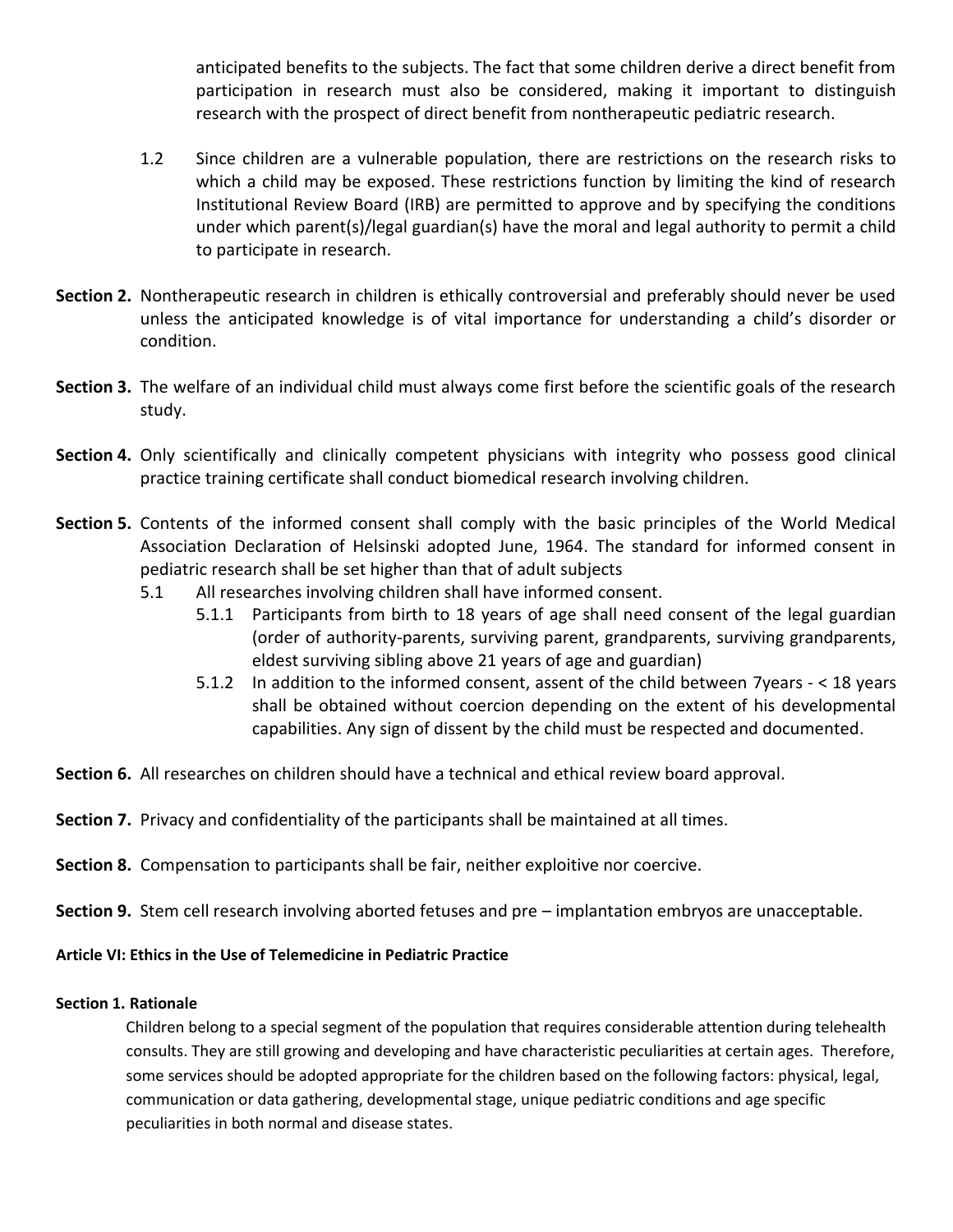#### **Section 2. Ethical Principles Relevant to Telemedicine**

Telemedicine shall be guided by the bioethical principles that are relevant to telemedicine such as autonomy, confidentiality, justice, beneficence and non-maleficence.

## **Section 3. Objectives**

The objective of this guideline is to ensure effective, safe delivery of quality health care and ethical practice of telemedicine in Pediatrics

## **Section 4. Requirements of the Practice of Telemedicine**

4.1. Webside Manners During a Telemedicine Consultation *(Source: DOH-UP Manila Joint Memorandum Circular No. 2020-0001)<sup>1</sup>*

## 4.1.1. Greeting:

- a. Introduce self and your role. Ask patient to introduce himself and family members or other companions in the room, if assisted.
- b. Confirm with patient that he can see and hear you clearly
- c. Acknowledge the use of the new technology. Normalize any discomfort with the use of the platform.
- d. Demonstrate confidence in the technology and reason for use. Include instructions on what to do in case of disconnection

## 4.1.2. Maintaining Etiquette

- a. Be aware of one's actions since these will be magnified on camera. Sit fully upright in an appropriate attire.
- b. Do not fidget, scratch, play with your hair or touch your face
- c. Disable picture in picture function
- d. Look directly at the camera. This can be perceived by the patient as making eye contact.
- e. Position video window of patient's image at the top of your screen below the webcam.
- f. Explain and narrate all your actions

#### 4.1.3. Empathy and Communication

- a. Speak slowly and clearly. Pause longer between statements to allow for transmission delay
- b. Type into the chat window to reiterate instructions or next steps
- c. Check in frequently to elicit reactions and confirm understanding
- d. Use non-verbal cues even on virtual visits: Smile often. Use a warm tone of voice
- e. Increase the frequency of empathetic statements to show that you are listening
- f. Inform the patient when occupied such as when writing notes or looking at radiologic images or laboratory results
- g. Summarize and clarify questions in case of delay or signal interference
- h. In case of disconnection during video consultations, inform the patient how to continue the consultation.

#### 4.2 Informed Consent

4.2.1. Proper informed consent must be obtained prior to the collection of personal data and the teleconsultation regardless if it is an initial consultation or a follow up consultation. Consent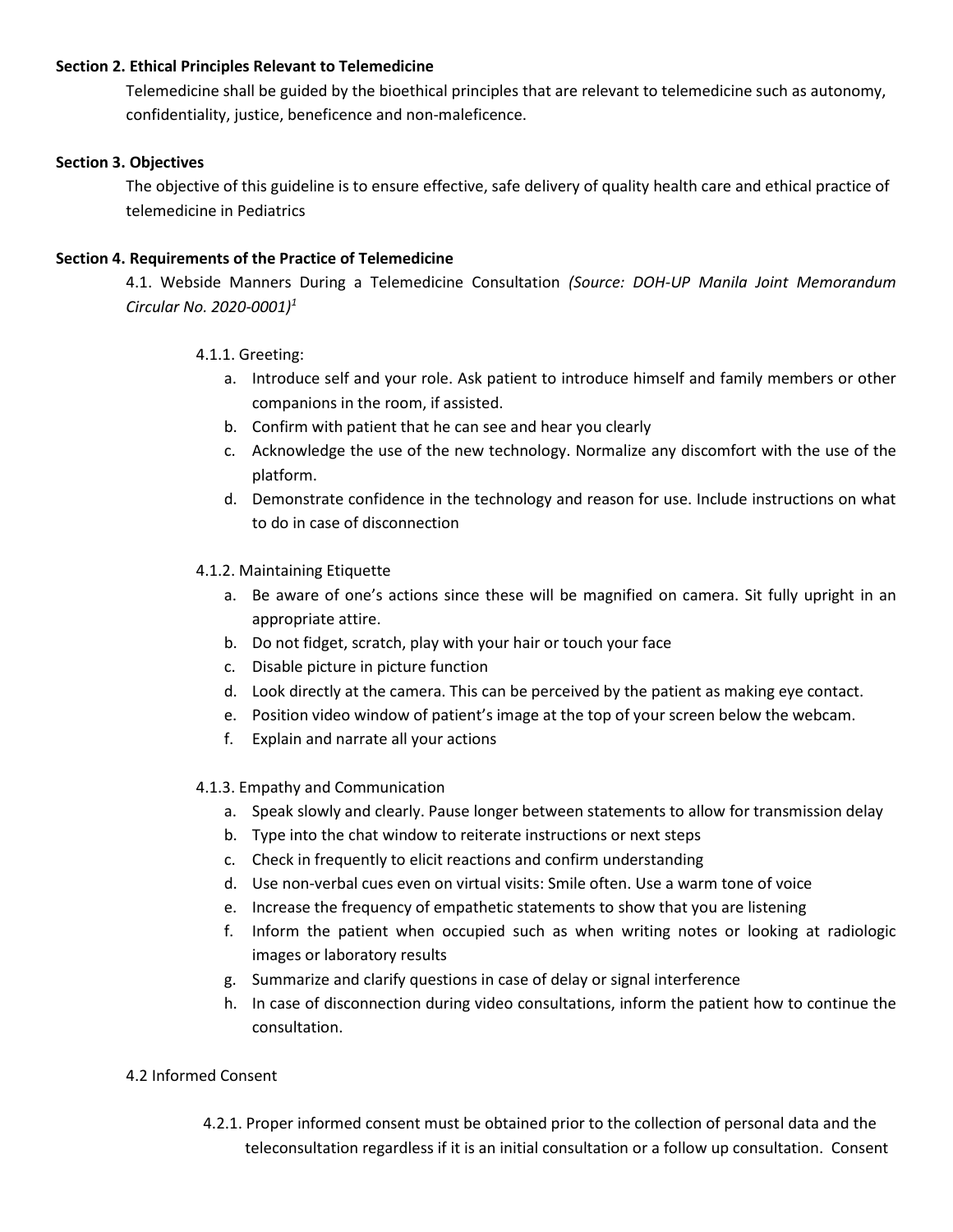shall be evidenced by written, electronic or recorded means. *(Adapted from DOH-UP Manila Joint Memorandum Circular No. 2020-0001<sup>1</sup> and Data Privacy Act 2012<sup>2</sup> )*

- 4.2.2. Obtaining the informed consent shall be guided by the same principles as specified in the PPS Code of Ethics Article I Section 1.
- 4.2.3. The existing principles of the data privacy act (Data Privacy Act 2012 section 3.b)<sup>2</sup> and the PPS code of ethics statement regarding privacy (General Principles) shall guide in obtaining the informed consent.
- 4.2.4. The informed consent should include the following: purpose, participants, scope and limitation, nature of teleconsultation, medical information and records, confidentiality, rights, risks and consequences, benefits, consent.
- 4.2.5 The informed consent should include this waiver: that the teleconsultation has its limitations and the Pediatrician should exercise professional judgement whether a face to face consultation is required.

## 4.3 History Taking

History taking shall be done in the conventional way of listening to the chief complaint, taking of the history of the patient's illness, review of systems, birth and maternal history, nutritional history, developmental and psychosocial history, past medical history, immunizations, family history, medications and other relevant information which may aid in the diagnosis of the patient's condition.

## 4.4 Physical Examination

- 4.4.1. Information gathered in a traditional way of doing a face-to-face physical examination shall as much as possible be gathered through on-line "physical examination" of the patient with the help of the parent or guardian.
- 4.4.2. A parent or guardian should be present to assist the Pediatrician in performing the physical examination and in obtaining anthropometric measurements and vital signs.
- 4.4.3. During the physical examination of an adolescent, the Pediatrician should request the presence of a third person of the adolescent's choice.

#### 4.5 Laboratory and Other Ancillary Procedures

- 4.5.1. Except in extraordinary situations, results of laboratory and diagnostic procedures must be viewed directly on the monitor by the Pediatrician and must not rely solely on the reading of another person on the other side of the virtual room. In case of doubt, the Pediatrician must consult the signatory of the report for confirmation of the result.
- 4.5.2. In addition to the actual physical examination, the Pediatrician may request for the necessary diagnostic and ancillary procedures to aid him or her in the diagnosis and as a guide for the treatment of the patient's illness.

## **Section 5. Practice of Telemedicine by Telephone**

Telephone calls and text messaging are generally discouraged. It is up to the physician's discretion to entertain such when the situation is deemed urgent. This consult shall be duly recorded. An immediate consult at the Emergency Room or a face to face consult at the earliest possible time is then routinely advised.